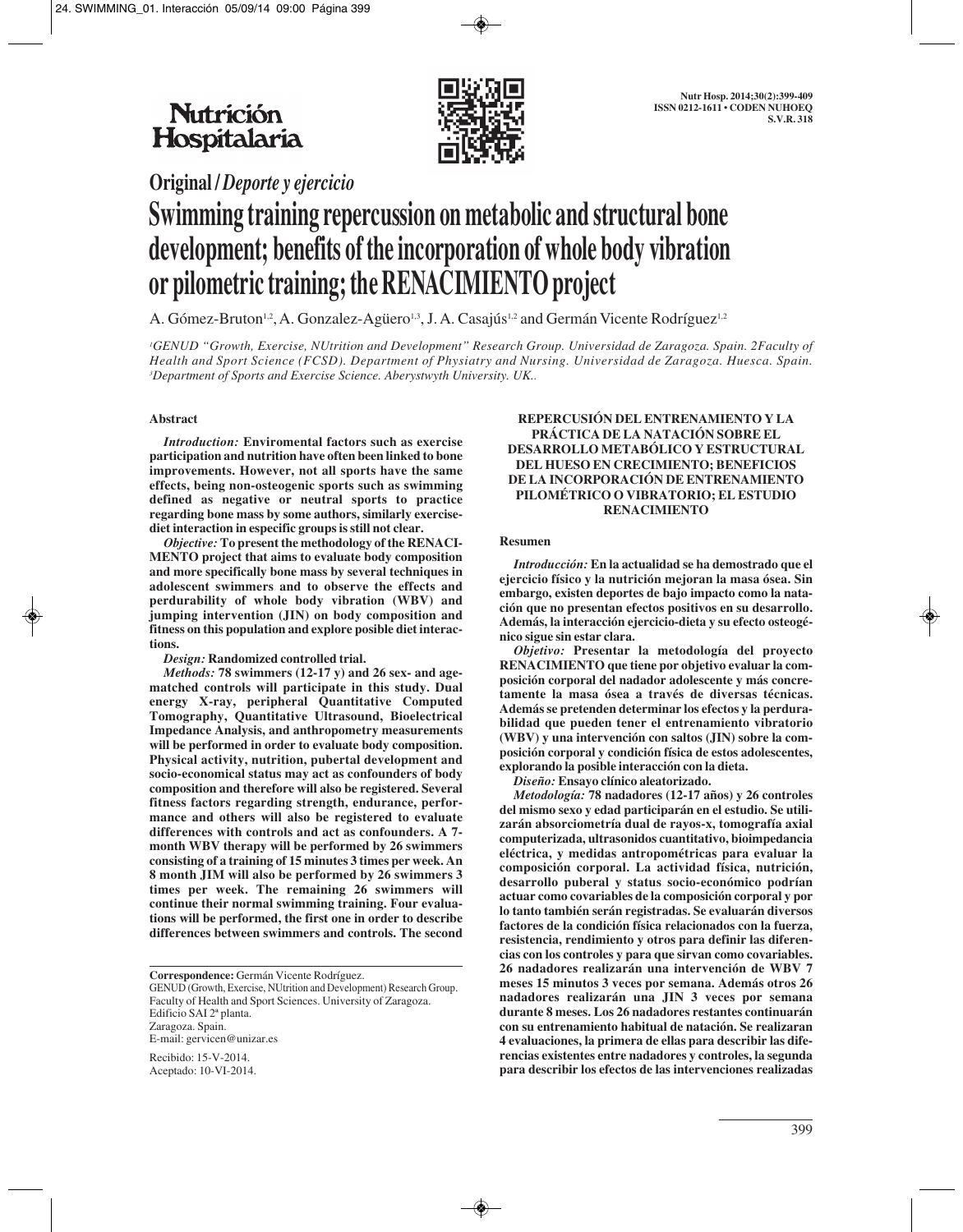**one to describe the effects of the interventions and the third and fourth evaluations to describe the perdurability of the effects of the WBV and JIN.**

*Conclusion:* **The RENACIMIENTO project will allow to answer several questions regarding body composition, fitness, bone mass and interaction with diet of adolescent swimmers, describe swimming as a positive, negative or neutral sport to practice regarding these parameters and elucidate the effects and perdurability of WBV and JIM on body composition.**

(*Nutr Hosp.* 2014;30:399-409)

#### **DOI:10.3305/nh.2014.30.2.7603**

Key words: *Swimmers. Osteoporosis. Bone mass. pQCT. DXA.*

#### **Abbreviations**

BIA: Bioelectrical impedance analysis. BMD: Bone mineral density. BMC: Bone mineral content. BUA: Broadband ultrasound attenuation. CFQ: Calcium frequency questionnaire. DXA: Dual energy X-ray. JIN: Jumping intervention. MICS: Maximum isometric cuadriceps squat. pQCT: Peripheral quantitative computed tomography. QUS: Quantitative ultrasound. RCT: Randomized Controlled Trial.

SOS: Speed of sound.

SES: Socio-economical status.

WBV: Whole body vibration training.

#### **Introduction**

It is well known that physical activity has a positive effect on bone mass, and that practiced during growth periods may improve bone acquisition.<sup>1</sup> However, not all sports have the same effects on bone mass. Recent literature suggests that high impact sports such as volleyball or basketball submit bones to higher strains producing increments in bone mineral density (BMD) and bone mineral content  $(BMC)^2$  and may improve bone structure.<sup>3</sup> Other sports like cycling<sup>4</sup> or swimming that are known as non-impact sports have shown to be less beneficial for bone health than high impact sports being described by some authors as negative sports to practice regarding bone mass.<sup>5</sup>

Focusing on swimming, a recent systematic review<sup>6</sup> with 52 studies included, concluded that swimmers presented similar BMD and BMC values than sedentary controls, but these results were not conclusive due to the heterogeneity of the included studies. Nevertheless, swimmers presented lower values when they were compared to high-impact sports in all of the studies included in the review. However, the few studies that

**y la tercera y cuarta para evaluar la perdurabilidad de estas intervenciones.**

*Conclusión:* **El proyecto RENACIMIENTO permitirá contestar a diversas preguntas relacionadas con la composición corporal, condición física y masa ósea de los nadadores adolescentes y el posible efecto combinado dieta-ejercicio en esta población. Definirá la natación como un deporte positivo, neutral o negativo en relación con estos parámetros y esclarecerá los efectos y perdurabilidad de la WBV y JIN sobre la composición corporal.**

(*Nutr Hosp.* 2014;30:399-409)

**DOI:10.3305/nh.2014.30.2.7603**

Palabras clave: *Nadadores. Osteoporosis. Masa ósea. pQCT. DXA.*

evaluated bone with peripheral quantitave computed tomography (pQCT) showed that swimmers presented a better structure than sedentary controls. Higher values of bone turnover were also found, suggesting therefore that although swimmers may present similar BMD and BMC values than controls both measured with Dual energy X-ray (DXA), swimmers might present a higher bone quality than sedentary controls.

Most of the studies included in the previous review had reduced sample sizes ( $n = 20$  in most of the studies) to compare with other sports, moreover the authors of the review state that several studies usign DXA did not adjust by any covariables and therefore results migth have been masking the real effects of swimming. Out of the 52 studies included in the review only 22 included adolescent swimmers and out of these, only 2 included more than 50 swimmers. Moreover, none of the studies including adolescents used pQCT to evaluate bone structure.

Therefore, we propose the following questions:

- 1. Is swimming negative for bone mass acquisiton during adolescence, or does it not have any effect at all in this population?
- 2. If it is negative, is there a threshold regarding hours of swimming when this activity becomes negative? And regarding years of swimming?
- 3. If bone structure is analyzed by two methods (pQCT and ultrasound), will there be differences between methods and are swimmers bones stronger, similar or weaker than sedentary controls?
- 4. Is bone improved with 3 sessions of 15 minutes of whole body vibration training (WBV) or jumping intervention (JIN) complementary to swimming training?
- 5. If bone is improved with 45 minutes of WBV or JIN per week, what it the perdurability of these effects?
- 6. Is bone turnover affected by swimming?
- 7. How does diet interact with exercise and its combined effect on bone mass, estructure and metabolism?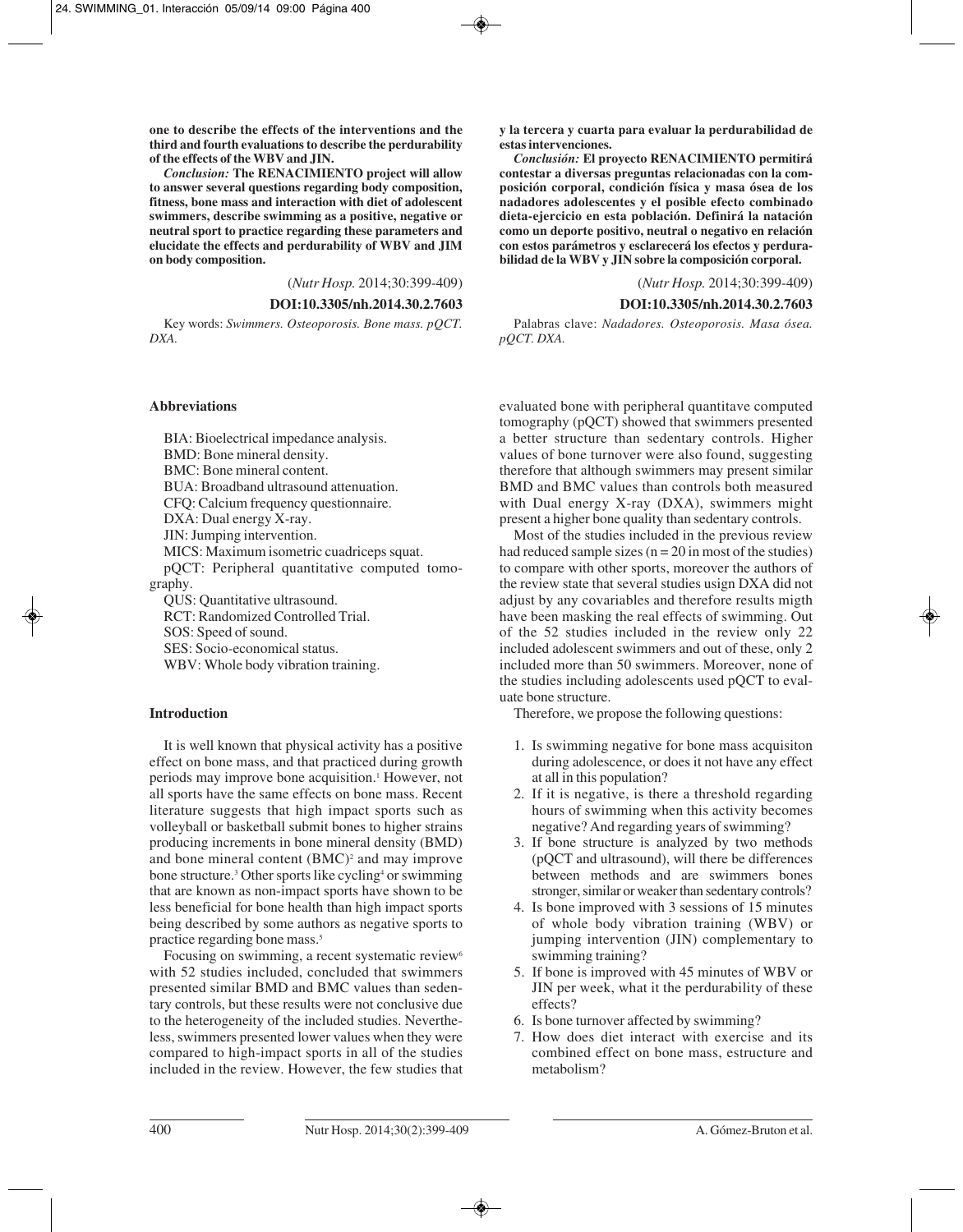These and other questions should be answered, specially in this age-population where bone is constantly developing. The idea that "senile osteoporosis is a paediatric disease" is increasingly accepted.3 In fact, the World Health Organization proposed prevention as the most powerful way to fight against the non-communicable diseases, i.e. osteoporosis.7 Adolescence is therefore a critical period for bone development and the effect of intense swimming training on bone should be carefully studied in order to evaluate and avoid bone diseases in this population later in life.

All of the previous questions and the need of describing the art-of-the-state in adolescent swimmers have been the beginning of the RENACIMIENTO project that aims to answer most of these interrogants and elucidate the real effect of swimming on bone mass measured by several different techniques.

With this report we aim to present the general methodology of this wide research project as a way to offer a commun comprehensive methodology in this research field.

#### **Material and methods**

#### *Arguments for publishing a desing paper*

The present paper is going to describe a randomized controlled trial (RCT) assessing a WBV and JIN in adolescent swimmers which will take place over a swimming season. Publishing the design and rationale of a RCT before the results are available has important benefits. The study can be critically evaluated for its methodological quality, irrespective of the results. Moreover, if a design paper is written and published, the results will most probably be published, even if they are negative. In addition, a design paper includes a more detailed description of the study techniques, the intervention and all outcome measures than what can be reported in the method section of a regular publication focusing only on part of the study results. This methological paper can help researchers from similar fields to compare methods and obtain a global view of the project.

#### *Ethical committee*

The protocol study has been aproved by the Ethics Committee of Clinical Research from the Government of Aragón (C.I.PI11/0034; CEICA; SPAIN), and will follow the ethical guidelines of the Declaration of Helsinki 1961 (revision of Edinburgh 2000), demanding in all cases the signed informed consent by the adolescent participant and his parents or tutors.

#### *Study sample*

The RENACIMIENTO study will evaluate 78 adolescent swimmers of both sexes aged from 12 to 17 years old and 26 adolescent sedentary sex- and age-matched controls not involved in any specific sport participation. All the participants will be healthy adolescents that will not take any drugs affecting bone mass.

The sample size has been calculated in regard to the variable with most variability BMD. An independet ttest was performed in order to attain a power of 99% to detect differences in the contrast of the null hypothesis  $H_0$ : 1 = 2. Statistical level of significance was set at 1%, and assuming that the mean from the reference group was 1.25 units, the mean of the experimental group 1.20 units and the standard deviation of both groups was 0.02 units it would be necessary to include 10 experimental units in the reference group and 10 in the experimental groups, making a total of 40 experimental units in the study. However, the number of participants to include in a study, also depends of the possible loss of participants:  $n' = n/(1-p)$ , so if loss were of 30% (possible lost), the number of subjects to recruit would be  $n' = 10/(1-0.3) = 12.5$  subjects = 13 subjects in each group. As there are 4 groups (swimmers; swimmers+WBV, swimmers+JIN intervention, controls) and each group is duplicated by sex it makes a total of 104 adolescents (4 groups x 13 participants per group x 2 genders = 104 participants).

#### *Study design*

The RENACIMIENTO project is a RCT with follow-up period (fig. 1) where swimmers and controls will be measured in 4 ocassions.

The first measurement was performed in September-October 2012. The intervention has been performed, although no results from the first cohort nor the intervention have been published yet.

The second measurement took place in May-June (swimmers) 2013. The effect of WBV, JIN and swimming on bone and body composition during a whole season in adolescent swimmers will be described with this measurement.

The third measurement will take place in February-March, 2014. This measurement will evaluate the perdurability of the effect of the WBV and JIN (if there were any) 9 months after the intervention.

The last measurement will take place in September-October, 2014. With this last measurement we intend to elucidate the perdurability of the effects produced by WBV and JIN on body composition after 18 months.

#### *Equipment*

All the used equipment is summarized in table I. Body composition is the main outcome that we intend to measure. However, other factors such as physical activity, nutrition, pubertal development or socioeconomical status may act as confounders and therefore must also be recorded.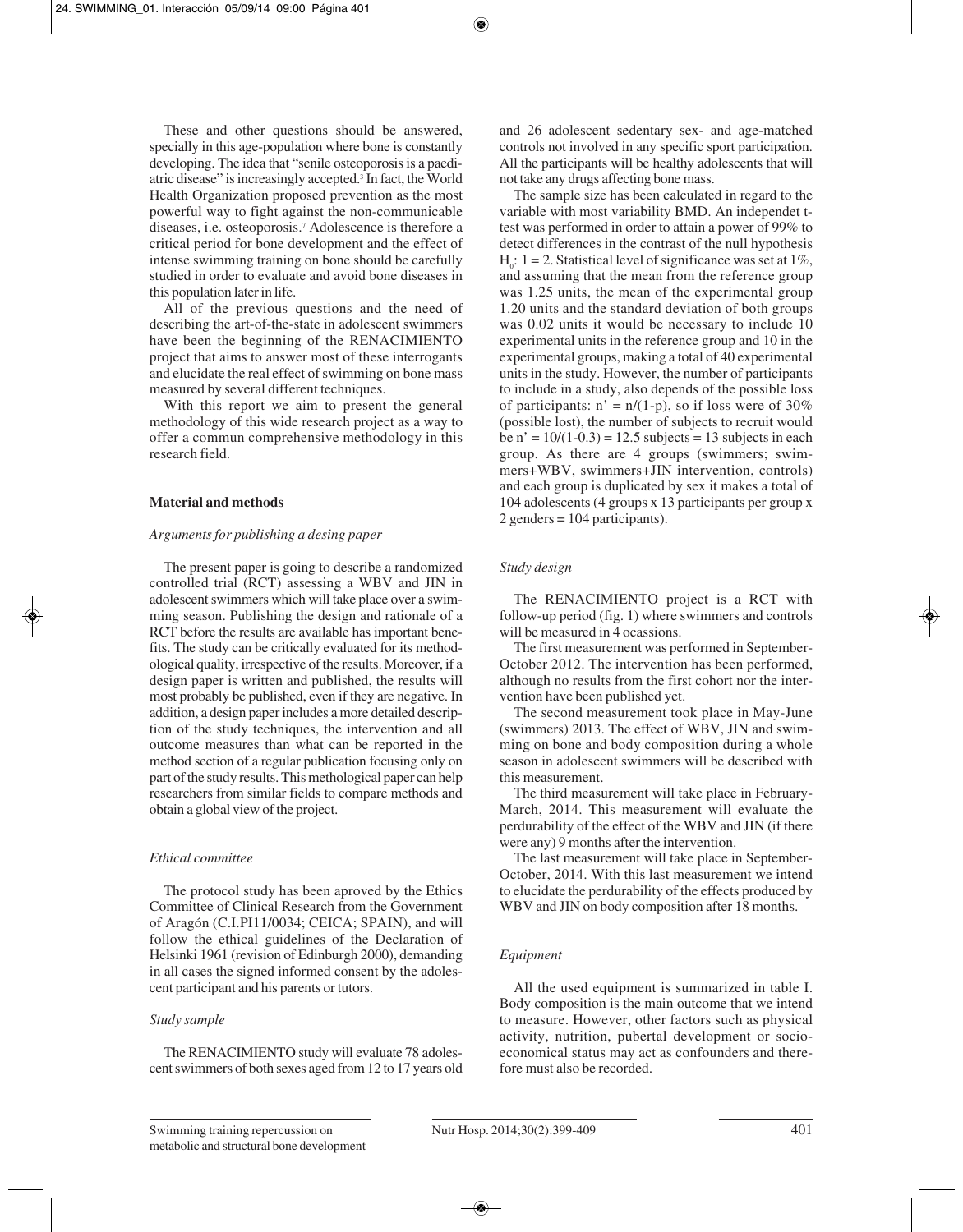

*Fig. 1.—Chronological design of the RENACIMIENTO project.*

#### Evaluation

### BODY COMPOSITION

One of the main aims of the RENACIMIENTO study is to evaluate bone mass which is the single most important determinant of future fracture.<sup>8</sup> Several techniques have been designed for this purpose. Included bone mass measurements in this project have been DXA, pQCT and quantitative ultrasound.

# *DUAL ENERGY X-RAY*

DXA is the most common photon absorptiometry method used to evaluate bone mass, and has been defined by the WHO as the gold standard method for evaluating osteoporosis. It is a two dimensional measure highly influenced by body size.<sup>9</sup> It therefore seems necessary to adjust by covariates to minimize the differences among participants when these are compared. The used equipment for the current project will be an Hologic QDR 4500 scanner (paediatric version of the software QDR-Explorer, Hologic corp., Software version 12.4, Bedford, MA, USA). This device uses two X-ray beams to distinguish between fat and lean tissues on the one hand and bone and soft tissues on the other, on the basis of the extent to which the pairs of tissues attenuate the two X-rays to different degrees. DXA equipment will be calibrated daily using a lumbar spine phantom as recommended by the manufacturer. All DXA scans will be completed with the same device and software and performed by the same technician who has been fully trained in the operation of the scanner, the positioning of subjects, and the analysis of results, according to the manufacturer's

| <b>Table I</b><br>pQCT intra-measures coefficient of variation |                       |                              |  |  |  |
|----------------------------------------------------------------|-----------------------|------------------------------|--|--|--|
| Measure                                                        | Zone<br>of evaluation | % coeficient<br>of variation |  |  |  |
| Radius                                                         |                       |                              |  |  |  |
| Total area                                                     | $4\%$                 | 4.26                         |  |  |  |
| Total density                                                  | 4%                    | 2.25                         |  |  |  |
| Trabecular area                                                | 4%                    | 4.27                         |  |  |  |
| Trabecular density                                             | 4%                    | 2.78                         |  |  |  |
| Total area                                                     | 66%                   | 2.42                         |  |  |  |
| Total density                                                  | 66%                   | 2.07                         |  |  |  |
| Cortical area                                                  | 66%                   | 2.44                         |  |  |  |
| Cortical density                                               | 66%                   | 0.84                         |  |  |  |
| Cortical thickness                                             | 66%                   | 3.60                         |  |  |  |
| Periosteal circumference                                       | 66%                   | 1.21                         |  |  |  |
| Endosteal circumference                                        | 66%                   | 2.98                         |  |  |  |
| Muscle area                                                    | 66%                   | 1.34                         |  |  |  |
| Fat area                                                       | 66%                   | 7.81                         |  |  |  |
| Tibia                                                          |                       |                              |  |  |  |
| Total area                                                     | 4%                    | 0.82                         |  |  |  |
| Total density                                                  | 4%                    | 0.67                         |  |  |  |
| Trabecular area                                                | 4%                    | 0.83                         |  |  |  |
| Trabecular density                                             | $4\%$                 | 0.90                         |  |  |  |
| Total area                                                     | 38%                   | 4.36                         |  |  |  |
| Total density                                                  | 38%                   | 1.27                         |  |  |  |
| Cortical area                                                  | 38%                   | 5.31                         |  |  |  |
| Cortical density                                               | 38%                   | 0.49                         |  |  |  |
| Cortical thickness                                             | 38%                   | 4.61                         |  |  |  |
| Periosteal circumference                                       | 38%                   | 2.33                         |  |  |  |
| Endosteal circumference                                        | 38%                   | 2.38                         |  |  |  |
| Muscle area                                                    | 66%                   | 1.69                         |  |  |  |
| Fat area                                                       | 66%                   | 3.88                         |  |  |  |

guidelines. Fat mass, fat-free mass and bone mass are calculated using a computer algorithm provided by the manufacturer. A whole body scan will be performed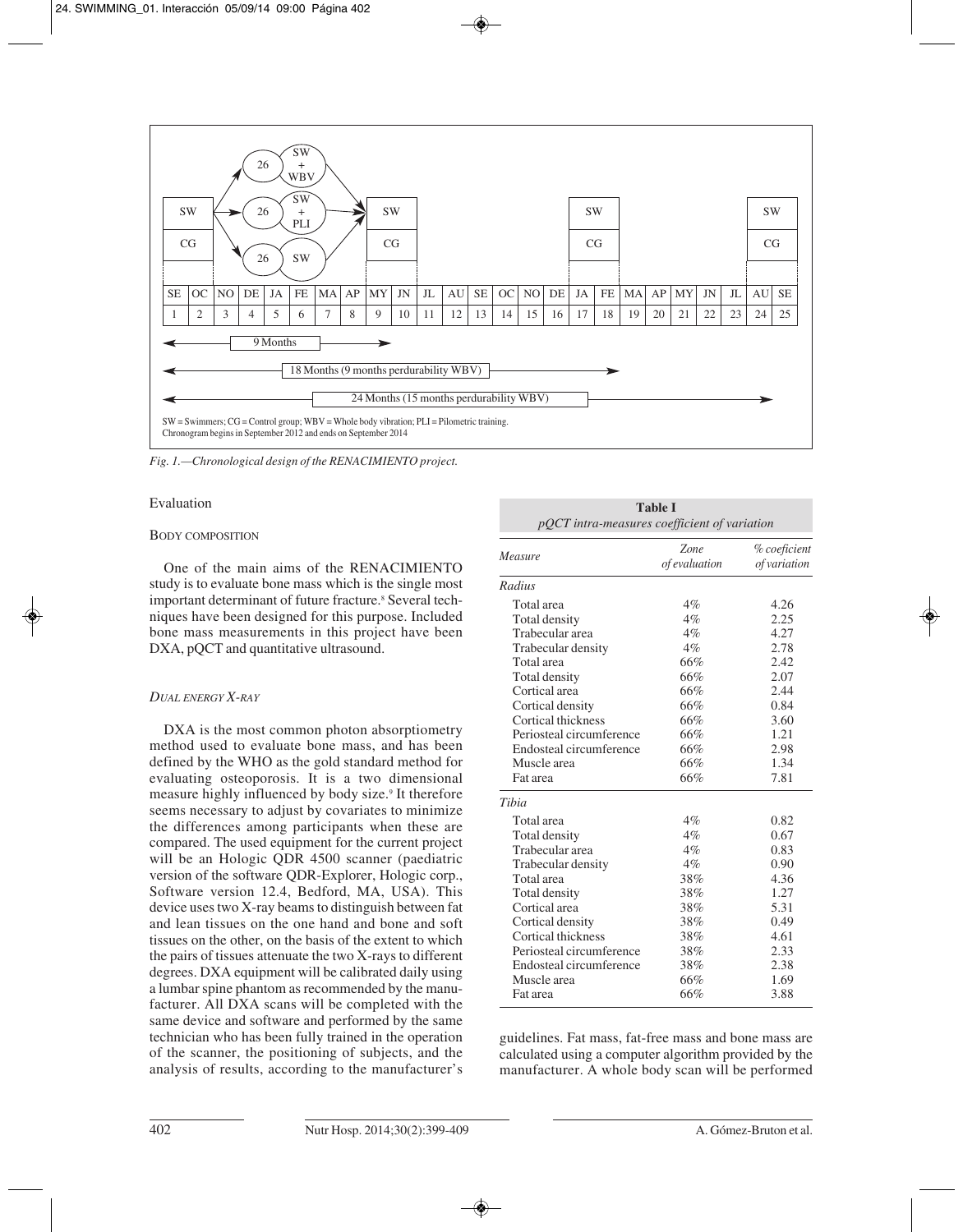allowing a regional analysis (upper and lower extremities and pelvic region). The arm region from the regional analysis includes the hand, forearm and arm and is separated from the trunk by an inclined line crossing the scapulohumeral joint such that the humeral head is located in the arm region. The leg region includes the foot, lower leg and upper leg and is defined by an inclined line passing just below the pelvis crossing the neck of the femur. The head region comprises all skeletal parts of the skull and cervical vertebra above a horizontal line passing just below the jabone. In addition to this whole body scan a lumbar spine, hip and forearm scans will be performed. To save time and reduce x-ray exposure, only the nondominant hip and forearm will be scanned. Values for the femoral neck, Ward's triangle, greater trochanter, and intertrochanteric subregions are provided from the hip scan. The Ward's triangle is defined as the area (approximately  $1.1 \text{ cm}^2$ ) of the femoral neck with the lowest BMD. Values reported for the lumbar vertebrae L2-L4 are obtained from an anteroposterior lumbar scan and expressed as the mean BMD of the three vertebrae. Values reported for the forearm are ultradistal, mid and 1/3 radius and ulna. The coefficients of variation of the DXA in our lab are published elsewhere.<sup>10</sup>

### *PERIPHERAL QUANTITATIVE COMPUTED TOMOGRAPHY*

In contrast to DXA, pQCT measures volumetric BMD and allows for separate assessment of trabecular and cortical bone of the appendicular skeleton, such as the radius and tibia.<sup>8</sup> This device provides measures of cross-sectional areas related to bone size (area), mass (mineral content), apparent tissue density and geometry (spatial distribution of mass). Moreover, this device calculates strength indices, which combine bone cross-sectional geometry and tissue density measures. Our equipment is a XCT 2000 Peripheral QCT Scanner, Ortometrix, INC that allows measurement of the tibia and radius. For the present study we will use both non-dominant limbs. Coefficients of variation for pQCT in our laboratory have been calculated for several variables and are summarized in table 1. For the calculation of the coefficient of variation the non dominant forearm and lower leg of 20 subjects (16-24 y) were scanned. Two consecutive scans were performed for each limb. All scans and image analysis were performed by the same technician.

# *QUANTITATIVE ULTRASOUND (QUS)*

QUS is a new technology for the assessment of bone strength that measures *speed of sound* (SOS) along the bone and is not affected by bone size, allowing for better comparisons between children of different sizes.11 QUS also provides *broadband ultrasound* *attenuation* (BUA) which as SOS, is also related to bone density and structure and to the elastic modulus of bone,12 but not to cortical thickness.13 A Lunar Achilles Insight (Achilles Insight, GE, USA) device will be used to evaluate the calcaneus bone which is the most common measurement site due to its accessibility, suitable shape, and high trabecular content.14 QUS has been established as an alternative technique for the assessment of bone status,<sup>15</sup> due to the low cost effectiveness and the absence of ionizing radiation. This measurement will be performed in the non-dominant calcaneus.

#### *BIOELECTRICAL IMPEDANCE ANALYSIS (BIA)*

BIA is a popular and widely-used method for measuring body composition.16 This technique determines the electrical impedance of body tissues, which provides an estimate of total body water that is converted to an estimate of fat-free mass, with assumed constant values for the hydration of lean tissue. For our study, a TANITA BC-418 (Tanita, Tokyo, Japan) 8-contact electrode system will be used. Coefficients of variation for BIA in our laboratory have been calculated for weight  $(0.09\%)$  and body fat percentage  $(1.11\%)$ . For the calculation of the coefficient of variation 15 subjects (16-30 y) were assessed two consecutive occasions.

#### *ANTHROPOMETRY*

Researchers were all level 1 or 2 anthropometrists ISAK before the study began. Skinfolds will be measured with a Holtain Harpender Skinfold Caliper (Holtain, Dyfed, UK) and circunferences with a Rosscraft Anthrotape (Rosscraft Innovations Inc, Vancouver, Canada) (table II). Two researchers will perform anthropometries. To avoid inter-observer error in the longitudinal study, a register will be performed indicating which researcher measured each participant so that the same researcher measures in the different cross-sectional moments of the study the same participant. The technical error of measurement inter and intra-observer will be between the limits recommended by ISAK  $\ll 5\%$  for skinfolds and  $\lt 1\%$ for the other measurements).

#### *BONE TURNOVER*

Osteoporosis is diagnosed based on an assessment of bone density. However, the results only provide a past history rather than an evaluation of how bone is currently developing. An examination of metabolic markers of bone metabolism can be used to provide an understanding of the dynamic course of bone remodelling. More specifically, serum markers of bone resorption and bone formation can be used to examine the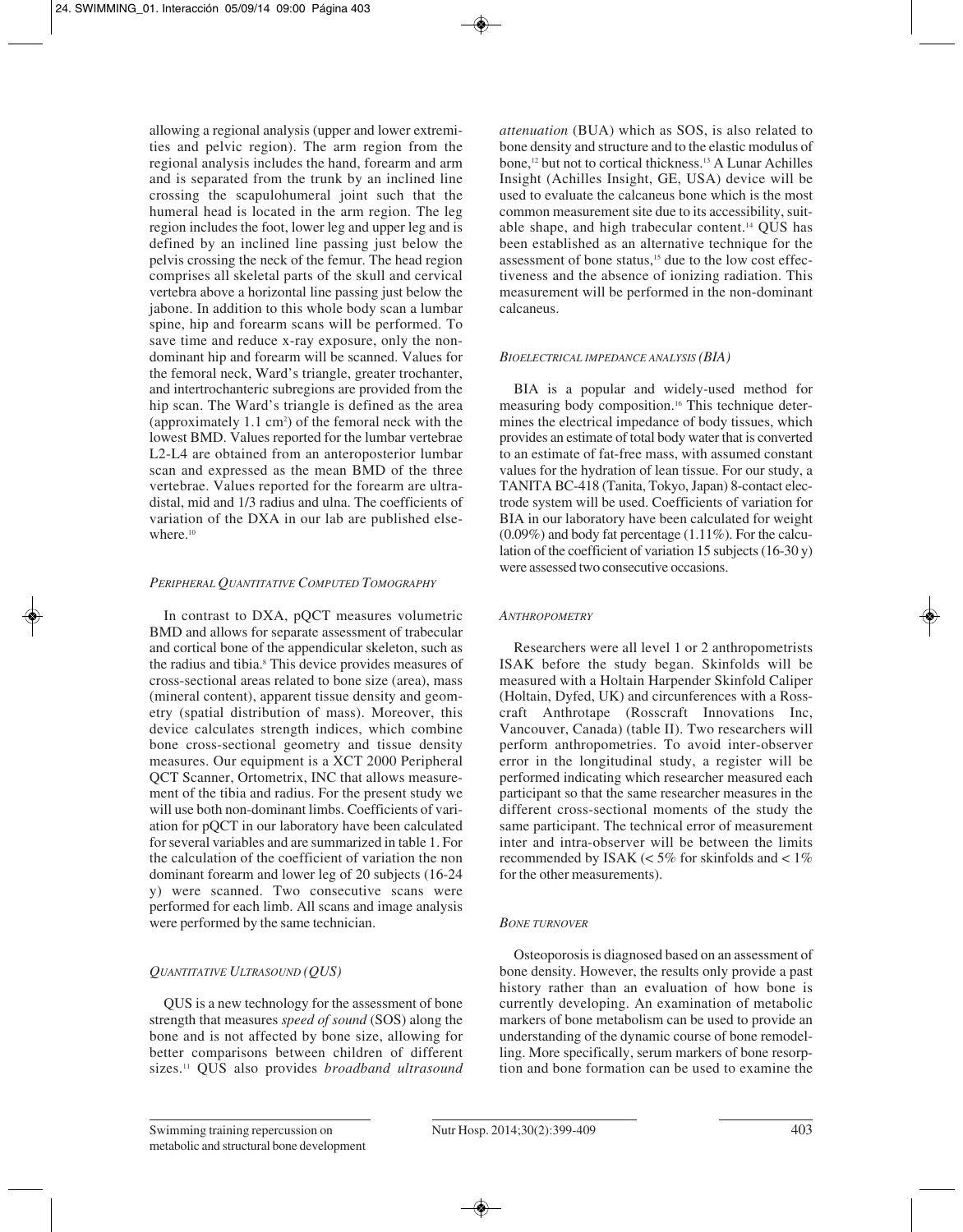| <b>Table II</b><br>Methods included in the RENACIMIENTO project |                                                                                              |                                                                                                                                                           |                                                                                                                 |  |  |  |
|-----------------------------------------------------------------|----------------------------------------------------------------------------------------------|-----------------------------------------------------------------------------------------------------------------------------------------------------------|-----------------------------------------------------------------------------------------------------------------|--|--|--|
| <i><u><b>Outcome</b></u></i>                                    | Method                                                                                       | Measurement                                                                                                                                               | Device                                                                                                          |  |  |  |
| Body composition                                                |                                                                                              |                                                                                                                                                           |                                                                                                                 |  |  |  |
|                                                                 | Three-component model                                                                        | Dual-energy X-ray                                                                                                                                         | Hologic Corp., Software version 12.4,<br>Bedford, MA, USA)                                                      |  |  |  |
|                                                                 | Two-component model<br>Skinfold thickness (7 sites)                                          | Bioimpedance<br>Subcutaneaous fat at defined sites: Biceps, triceps,<br>subscapular, supraspinale, abdominal, front thigh and<br>medial calf              | TANITA BC-418 MA<br>Holtain Harpender skinfold Caliper                                                          |  |  |  |
|                                                                 | Circumferences (6 sites)<br>Quantitative Ultrasound                                          | Arm relaxed, arm flexed and tensed, waist, hip,<br>mid-thigh, calf<br>Calcaneus Speed Of Sound, Broadband Ultrasound<br>Attenuation, and Stiffness Index. | Rosscraft Anthrotape<br>Lunar Achilles Insight                                                                  |  |  |  |
|                                                                 | Peripheral Quantitative<br>Computed Tomography                                               | Bone structure and densities                                                                                                                              | Stratec XCT 2000 L                                                                                              |  |  |  |
|                                                                 | Bone turnover                                                                                | Osteocalcin, dexopyrydinoline, N-Telopeptides<br>(NTx) and C-telopetides (CTx)                                                                            | <b>ELISA</b><br>Inmunoassay                                                                                     |  |  |  |
| Physical activity                                               |                                                                                              |                                                                                                                                                           |                                                                                                                 |  |  |  |
|                                                                 | Biaxial and triaxial accelerometers<br>Sedentarism questionnaires                            | Acelerometry<br>Sedentary activities                                                                                                                      | Actitrainer and Geneactive<br>HELENA screen time-based sedentary<br>behaviour questionnaire <sup>20</sup>       |  |  |  |
|                                                                 | Physical activity                                                                            | Practiced sports and hours of physical activity                                                                                                           | Self-administered questionnaire                                                                                 |  |  |  |
| Fitness                                                         | 20 m shuttle run test                                                                        | Paliers reached in the 20 meter course-navette test                                                                                                       | Course navette CD                                                                                               |  |  |  |
|                                                                 | Broad-jump                                                                                   | Horizontal distance reached jumping with both feet<br>together                                                                                            | Measuring tape                                                                                                  |  |  |  |
|                                                                 | 30 meter sprint                                                                              | Time to perform a 30 meter distance                                                                                                                       | Timing gates (Byomedic fotoelectric<br>cells, Barcelona)                                                        |  |  |  |
|                                                                 | Maximum isometric strength                                                                   | Forearm strength<br>Shoulder strength<br>Cuadriceps strength (extensión)<br>Cuadriceps strength (squat)                                                   | Takey TKK 5401, Tokyo, Japan<br>SignalframeUSB gauge<br>SignalframeUSB gauge<br>Kistler force plate 9260AA      |  |  |  |
|                                                                 | Jump evaluation<br>Maximum explosive strength                                                | Squat Jump, Counter Movement Jump, Abalakov<br>Squat at 20, 30 and 40 % of the maximum isometric<br>cuadriceps strength                                   | Kistler force plate 9260AA<br>Kistler force plate 9260AA                                                        |  |  |  |
| Nutrition                                                       |                                                                                              |                                                                                                                                                           |                                                                                                                 |  |  |  |
|                                                                 | Helena Dietary Assessment Tool<br>Calcium frequency questionnaire<br>Knowledge questionnaire | 3 day 24 hour recall<br>Calcium intake<br>General nutrition knowledge questionnaire                                                                       | HELENA-DIAT tool<br>Calcium FFQ (Barr et al.) <sup>26</sup><br>Self-reported HELENA questionnaire <sup>27</sup> |  |  |  |
| Socio-economical status                                         |                                                                                              |                                                                                                                                                           |                                                                                                                 |  |  |  |
|                                                                 | Socio-economical questionnaire                                                               | General socio-economic status                                                                                                                             | Adapted SES questionnaire <sup>46</sup>                                                                         |  |  |  |

current and changing status of bone turnover<sup>(17)</sup>. For this purpose, Bone specific Alkaline Phosphatase, and Osteocalcin will be measured in order to evaluate bone formation. For bone breakdown, the measured biomarkers will be N-Telopeptide and C-telopeptide. In adittion deoxypiridinoline and N-Telopeptides (NTX) will be determined from inmunoassay and ELISA respectively, from a urine sample

### PHYSICAL ACTIVITY

#### *ACCELEROMETRY*

An Actitrainer accelerometer (ActiTrainer™, Florida, USA) is a small  $(8.6 \times 3.3 \times 1.5 \text{ cm})$  and light device. It is multi-functional composed of heart-rate monitor, solidstate accelerometer, electronic pedometer, inclinometer and an ambient light sensor. The validity and reliability of the Actitrainer-based step counting in non-laboratory conditions has been previously validated (18). Accelerometers will be placed at children's waist at the right side of the body in an elastic belt with a selected epoch length of 15 seconds. Adolescents will be required to wear the accelerometer from the moment they wake up in the morning until bedtime in the evening during 4 consecutive days including a weekend day. However, this accelerometer is not waterproof and therefore will be removed by participants when they have to take a shower or perform aquatic activities.

In the third cross-sectional moment of the study each participant will wear 2 accelerometers. The previously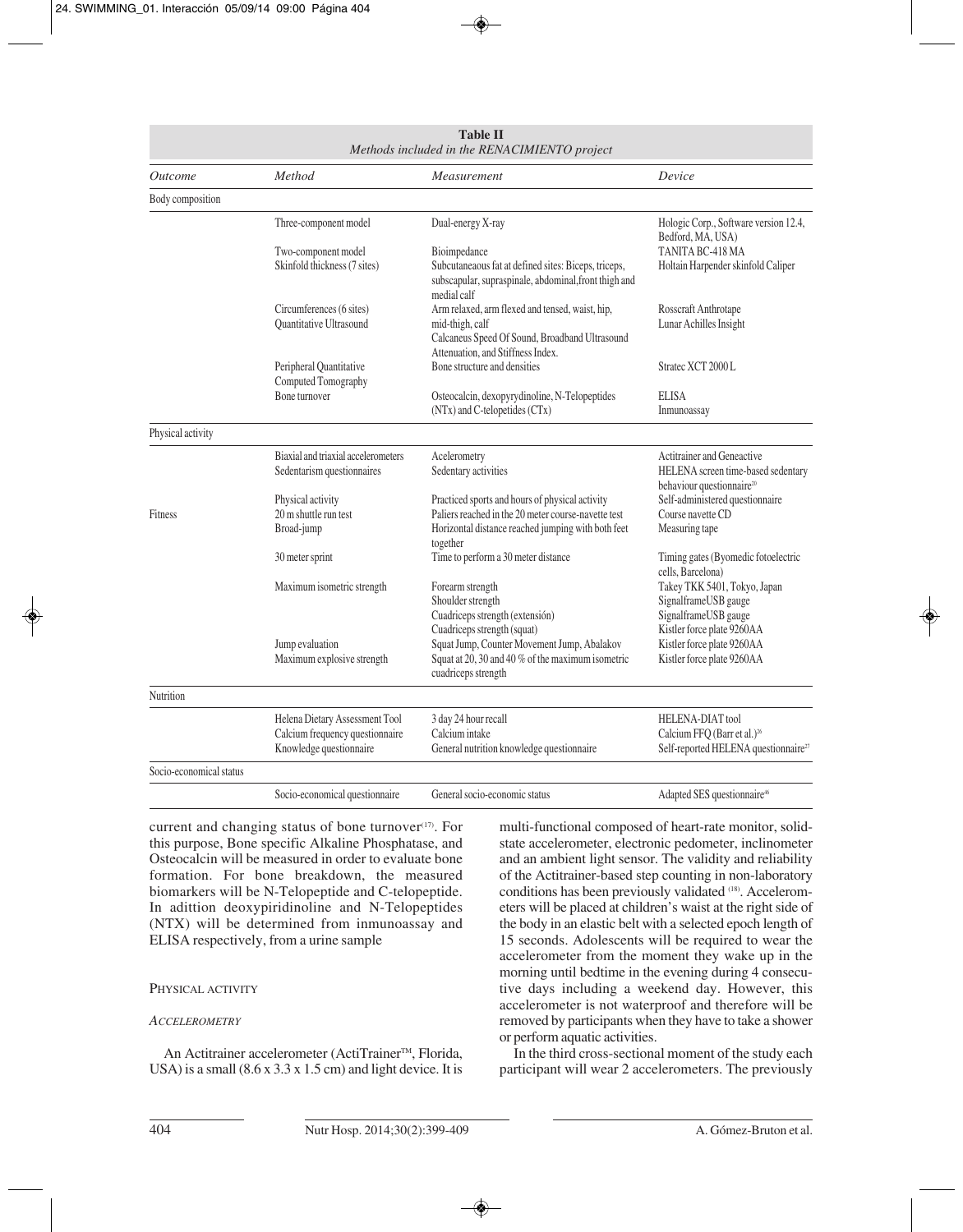mentioned actitrainer accelerometer and the GENEA. The GENEA is a triaxial,  $\pm 6$  g seismic acceleration sensor (LIS3LV02DL; STMicroelectronics, Geneva, Switzerland). The small (36 x 30 x 12 mm) and lightweight (16 g) water-proof design of the GENEA allows it to be easily worn at multiple locations on the body (e.g., wrist, waist, ankle). The GENEA has 500 MB of memory to assist with the storage of the raw 80-Hz sampling frequency and can store ~8 d of data in raw mode with 12-bit resolution. Users have the ability to select user-defined sample frequencies ranging from 10 to 80 Hz. Using the GENEA software (version 1.487 update 531), via USB-to-PC connection, 47 GENEA accelerometers were initialized to collect unfiltered, triaxial acceleration data at a sampling rate of 80 Hz.19

### *SEDENTARISM QUESTIONNAIRE*

A sedendetarism questionnaire including hours of diary television, computer, videogames and several similar sedentary activities will be delivered for the adolescents to complete. This questionnaire has been described elsewhere.20

### *PRACTICED SPORTS*

We will provide a questionnaire asking the current practiced sports, hours per week of practice and years of participation. Past practiced sports that are no longer being practiced will also be questionned in order to have a complete sport history of the participants.

# **NUTRITION**

Nutrition is key to bone mass $21$  and therefore several methods will be used in order to register participants nutritional intake.

# *HELENA DIETARY ASSESSMENT TOOL*

The HELENA-DIAT $22$  is a computer program that allows participants to register a 24-hour recall. The advantage of using an informatic program is that it allows to view pictures of the food in order to choose the appropiate portion size. A researcher will guide the participants through the program to remind them items that they normally forget such as bread accompanying meals or water. The programm, calculates the macroand micronutrients intake of the evaluated day. A total of three 24-hour recalls will be performed (1 of them of a weekend day). The 24-hour recall method has been described as the best method to get population mean intakes and distributions for participants aged 10 and over in different European countries.<sup>23</sup> Moreover, we have previously used it in our laboratory<sup>24</sup> and all researchers are familiar with this tool.

# *CALCIUM FREQUENCY QUESTIONNAIRE (CFQ)*

Several observational studies have suggested that increasing the calcium intake would promote a greater bone mass gain, and thereby a higher peak bone mass.25 This nutrient is an important factor to take into account when studying bone mass. Thus, a specific CFQ ellaborate by Barr et al.<sup>26</sup> will be used.

# *NUTRITION KNOWELEDGE*

Nutrition knoweledge will be assessed by the NKT questionnaire described elsewhere.27

### SOCIO-ECONOMICAL STATUS (SES)

It has been shown that SES influences sport participation, nutrition and body composition.28 Therefore, SES is an important confounder that must be taken into account when evaluating these variables and comparing two groups. A questionnaire described elsewhere<sup>27</sup> will be used for the evaluation of the SES.

## **FITNESS**

Laboratory and field tests will be performed in order to measure physical fitness and observe the possible relations with body composition, nutrition and socioeconomical status.

# *LABORATORY TESTS*

The tests presented bellow are in the same order has we will perform them in our laboratory.

- *Dynamic strength of the lower limbs.* The generated forces will be measured with a KISTLER platform type 9260AA (Kistler instruments Ltd., Hampshire, UK) while the participants perform 3 different jumps: Squat jump, Countermovement jump and Abalakov jump. The inclusion of the 3 jumps has been decided in order to analize differences between jumps and evaluate maximal lower limb explosive strength. Participants will perform 3 attemps of each jump with at least one minute rest in between. The best performance will be selected for future statistical analyses.
- *Maximum isometric cuadriceps extension strength.* Subjects will be sitting on a table, with an anchorage placed on the distal third of the tibia. This anchorage will be connected to a strain gauge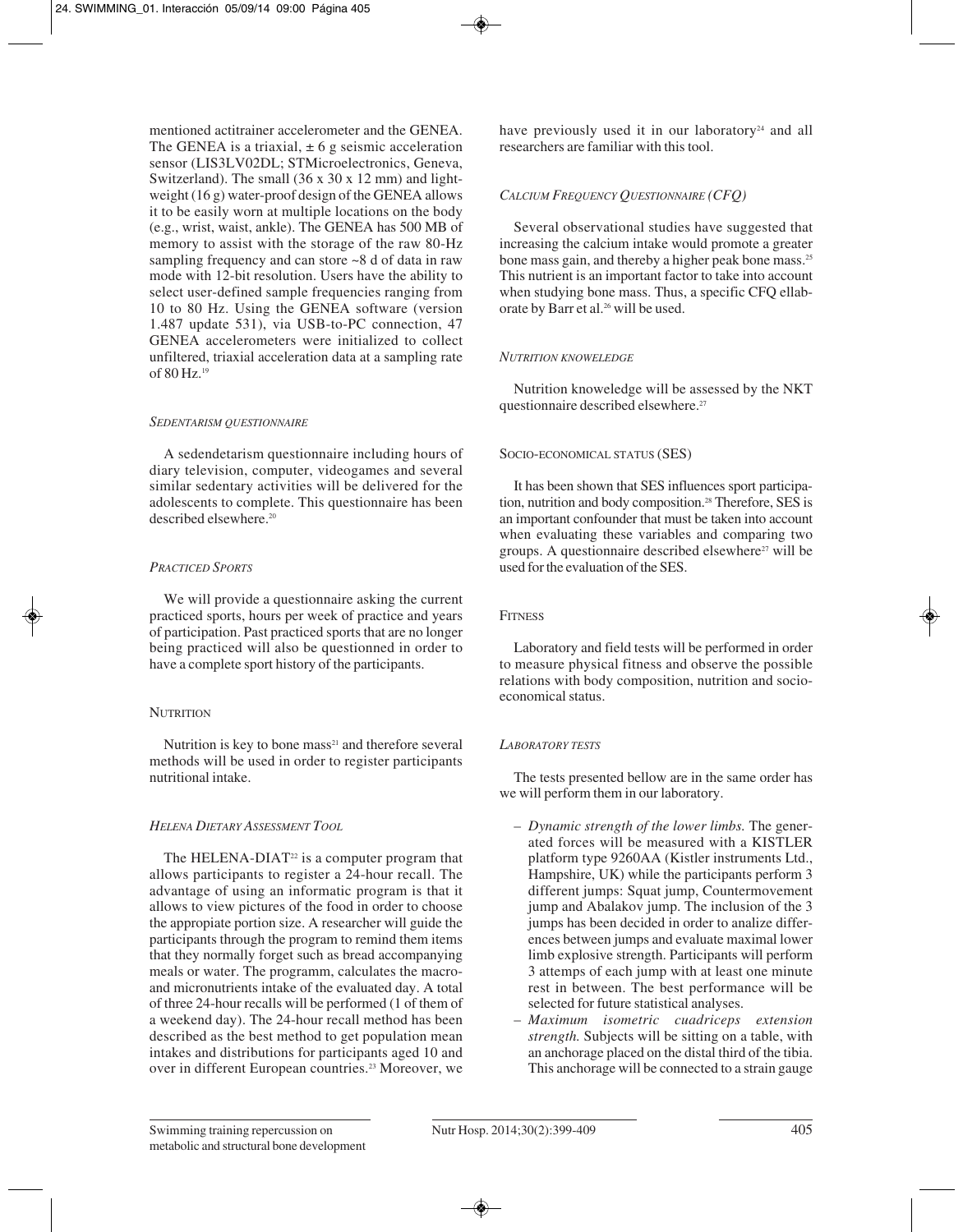(MuscleLab, Force Sensor, Norway) that will register the Newtons of isometric force generated during the 6 seconds that participants will have to perform the test. Two attempts will be allowed for each leg, with a minimum of 3 minutes between attemps with the same leg. The best performance will be selected for future statistical analyses.

- *Maximum isometric shoulder flexion strength.* Participants will be encouraged to perform the maximum isometric strength lying on a fitness bench with one arm extended in an overhead position simulating the downsweep phase of freestyle swimming. Participants will perform force against an anchorage connected to a MuscleLab gauge that will register the Newtons of isometric force generated. Two attemps will be performed with each upper limb. The best performance with each upper limb will be selected for future statistical analyses.
- *Maximum isometric cuadriceps squat 90º (MICS).* Participants will be placed in a 90 degree squat position standing on the force platform. They will be encouraged to execute their maximum strength in order to stand up from the 90º squat position, performing strength against a fixed bar that will unable the subject to move. All the performed strength will be registered by the strength platform and will later be analyzed. The best performance with each leg will be selected for future statistical analyses.
- *Maximum isometric forearm strength.* A digital handgrip dynamometer (Takei TKK 5401, Takei scientific instruments, Tokyo, Japan) will be used in order to evaluate strength of the forearm and hand muscles. Hand span to perform the test will be different for each participant according to their hand size. The dynamometer will be placed according to the optimal handgrip span suggested by Ruiz et al.29 Participants will perform two maximum strength trials with each hand. The best performance with each arm will be selected for future statistical analyses.
- *Muscular power of the lower limbs at 20,30 and 40% of the MICS.* For these tests, participants will start from a standing position. From there, participants will be encouraged to perform a half-squat loading a bar and weight plates added to the bar. With this test it is intended to measure the maximum power that a participant is able to perform during the concentric phase when performing the extension lifting 20, 30 and 40% of their MICS. This will be performed in a machinery in which the resistance bar will be attached at both ends with linear bearing on two vertical bars, thus allowing only vertical movements of the bar. A rotator encoder attached to the bar (Tforce dynamic meaurement system, model TF-100, Ergotech consulting S.L. Murcia, Spain) will be used to register the performed power.

# *FIELD TESTS*

- *Standing Broad Jump.* This jump will be performed in order to test explosive leg power. A two-feet take-off and landing will be demanded to the participants, allowing them to swing their arms and bend their knees to provide forward drive. Three attempts will be performed. The best performance will be selected for future statistical analyses.
- *Thirty meters sprint.* The purpose of this test is to determine maximum running speed. Timing gates (Byomedic fotoelectric cells, Barcelona) will be placed with 30 meters between them. Participants will start at one gate, and when the researcher gives the start indication, the participant will run has fast as possible to the other gate. This test has shown to have a high predictive value for bone mass and bone mass accumulation during growth.<sup>19</sup>
- Twenty meters shutle run fitness test. This test will be performed in order to evaluate  $VO_{2max}$  of the participants,using the Leger equation.30 It involves continuous running between two lines 20 meters apart in time to recorded beeps. The speed starts at 8 km/h and increases 0.5 km/h per minute. The test will be stopped if the participant fails to reach the line for two consecutive beeps.

### EVALUATION OF PUBERTAL DEVELOPMENT

Pubertal development will be evaluated by selfassessment following the Tanner stages, that has been described as a reliable method for this purpose.<sup>31</sup>

# Intervention

Swimmers will be randomly divided into 3 groups. One group will receive an intervention with WBV and another group and intervention based on pliometric training. The third group will consist of swimmers who will continue their habitual training routine and will act as swimming control group.

#### WHOLE BODY VIBRATION TRAINING

There has been a recent increased interest of WBV.32 This training methodology is considered benefitial for performance<sup>33</sup> and rehabilitation.<sup>34</sup> Previous studies suggest that mechanic vibrations applied directly on the muscle fiber, produce reflect muscle contraction due to the tonic vibration reflex.<sup>35</sup> Although in nonsportive population it has generally been used in older populations,36 it has also prooved its effectiveness improving mobility, $37$  muscular function<sup>38</sup> and bone mass<sup>39</sup> in children and adolescents with different phatologies.40,41 Recent studies have demonstrated that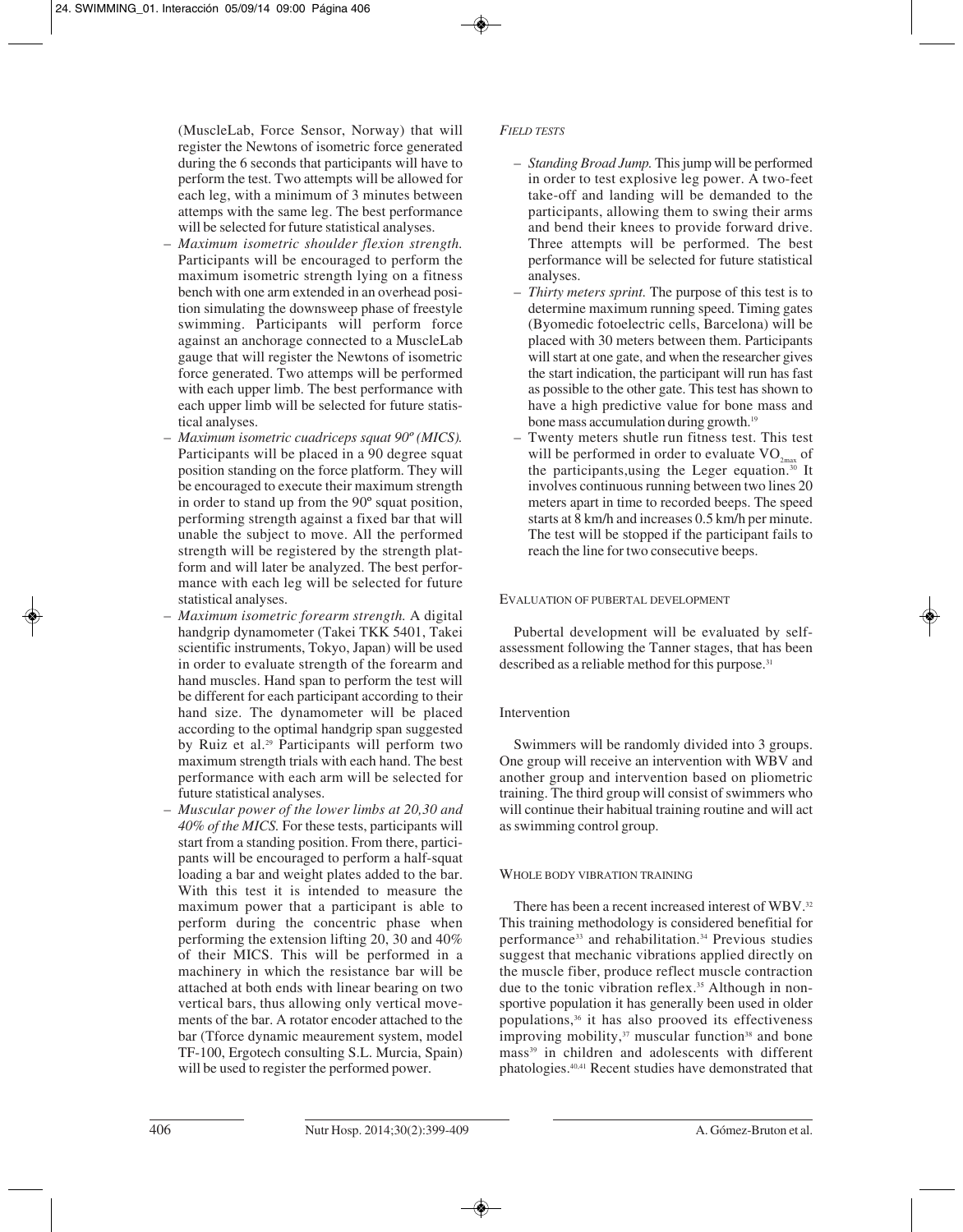| <b>Table III</b><br>Whole body vibration protocol |                  |                                        |                   |                   |                 |             |                |         |  |
|---------------------------------------------------|------------------|----------------------------------------|-------------------|-------------------|-----------------|-------------|----------------|---------|--|
| Month                                             | Exercises        | Total<br>number<br><i>of exercises</i> | Frequency<br>(Hz) | Amplitude<br>(mm) | Duration<br>(s) | Rest<br>(s) | Total<br>(min) | G-Force |  |
| $0(2 \text{ weeks})$                              | 2(A,B,C,D,E)     | 10                                     | 30                | $\overline{2}$    | 45              | 45          | 14.30          | 2.6     |  |
| $1(4 \text{ weeks})$                              | 2(A,B,C,D,E)     | 10                                     | 30                | $\overline{4}$    | 45              | 45          | 14.30          | 5.1     |  |
| $2(4 \text{ weeks})$                              | 2(A,B,C,D,E)     | 10                                     | 32                | $\overline{4}$    | 45              | 45          | 14.30          | 5.8     |  |
| $3(4 \text{ weeks})$                              | 2(A,B,C), 1(D,E) | 8                                      | 34                | $\overline{4}$    | 60              | 60          | 15             | 6.6     |  |
| $4(4 \text{ weeks})$                              | 2(A,B,C), 1(D,E) | 8                                      | 36                | $\overline{4}$    | 60              | 60          | 15             | 7.4     |  |
| $5(4 \text{ weeks})$                              | 2(A,B,C), 1(D,E) | 8                                      | 38                | $\overline{4}$    | 60              | 60          | 15             | 8.2     |  |
| $6(4 \text{ weeks})$                              | 2(A,B,C), 1(D,E) | 8                                      | 40                | $\overline{4}$    | 60              | 60          | 15             | 9.1     |  |

A = Squat at 120°; B = Squat at 90°; C = Dynamic squat from 90 to 120; D = Lunge right leg; E = Lunge left leg.

WBV performed at low frequencies and amplitudes is safe and effective on the musculo-skeletal system.<sup>42</sup>

One of the main advantages of WBV is that training sessions can be very short, being 10 minutes enough to produce osteogenic effects. In young women with low BMD, 12 months of WBV (10 minutes, 30HZ, 0.3 g) produced an increase of trabecular bone in the lumbar spine and an increase of the cortical area of the femur bone.43

Adolescent swimmers included in our study are training an average on 10 hours per week, therefore we could not include a type of training that needed of another 2 or 3 extra-hours per week to improve bone mass. The short training times needed for WBV and the benefits on bone mass found in literature, made it our choice to try to improve swimmers bone mass.

#### *WBV DEVICE*

The WBV platform used in the study is a Power Plate Pro 5,(PowerPlate, London, UK). The WBV market is extense, the election of this platform was based on the medical certificates supplied by this company and the previous experience of the research group with them.

#### *WBV PROTOCOL*

The choosen protocol for the intervention has been designed by an expert of this field that has performed several studies using WBV.<sup>44,45</sup> The protocol is summarized in table III. The first 2 weeks are an adaptation period, and the intense training begins in week 3 (month 1) and lasts for 6 months.

#### HIGH IMPACT TRAINING

This programme will consist on a jumping intervention that will take place 3 times per week in 15 minute sessions. For the design of this intervention easy exercises with accesible material have been choosed. The intervention program is summarized in table IV. A circuit of 4 stations that include high impact jumping (ground reaction forces higher than 3.5 body weight in the lower jumps and over  $\bar{5}$  times body weight in the piometric jumps) will be prepared in each sesion, consisting of obstacle jumps with different positions and directions.

The intensity and number of jumps will progressively increase over 4 levels, having each level a duration of 8 weeks. Intensity will be modified increasing the hurdle height from 25 cm in level 1 to 35 in level 4. The volume per sesion will also increase by increasing the jumps from 120 in level 1 to 160 in level 4 with a 1 minute rest between each activity station.

#### *HIGH IMPACT PROTOCOL*

Four main exercises will be performed in each sesion:

- *Hurdle jumping:* Hurdles will be separated by 60- 70 cm. Participants will jump 8 consecutive hurdles jumping and landing with both feet simultaniously. Jumps will be performed in a pliometric way, without allowing rest between hurdles. Once they have jumped the 8 hurdles, participants will walk back to the begining to repeat the exercise.
- *One foot bench:* Participants will jump from one side to another of a bench with one foot. Landing each time with a different foot and jumping with that same foot. Once they have ended the bench, participants will walk back to the begining to repeat the exercise.
- *Hurdles back and forward:* Participants will jump a hurdle back and forward jumping and landing with booth feet simultaniously ten times.
- *Two feet bench:* Participants will jump from one side to another of a bench with both feet together. When finished, they will walk back to the begining to repeat the exercise.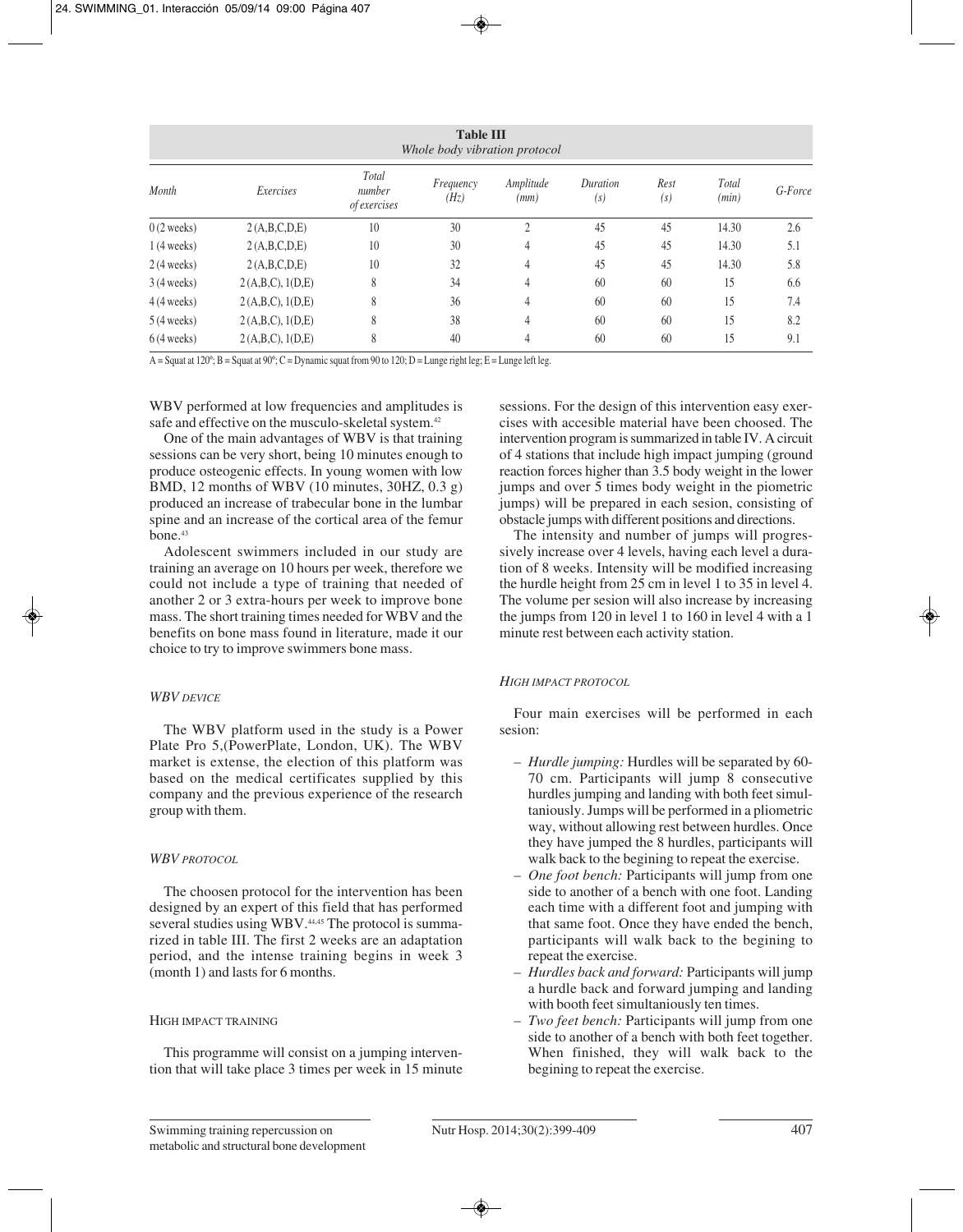| <b>Table IV</b><br>Jumping high impact intervention |                                                                                            |                            |                                  |                      |                      |                  |               |                |
|-----------------------------------------------------|--------------------------------------------------------------------------------------------|----------------------------|----------------------------------|----------------------|----------------------|------------------|---------------|----------------|
| Level                                               | Exercise                                                                                   | <b>Number</b><br>of series | <b>Number</b><br><i>of jumps</i> | Height<br>(cm)       | Total<br>jumps       | Total<br>session | Total<br>week | Total<br>level |
| 1                                                   | Hurdle jumping<br>Bench jump 1 leg<br>Hurdle jumping back and forward<br>Bench jump 2 feet | 3<br>3<br>3<br>3           | 10<br>10<br>10<br>10             | 25<br>25<br>25<br>25 | 30<br>30<br>30<br>30 | 120              | 360           | 2.880          |
| $\overline{2}$                                      | Hurdle jumping<br>Bench jump 1 leg<br>Hurdle jumping back and forward<br>Bench jump 2 feet | 3<br>3<br>3<br>3           | 10<br>10<br>10<br>10             | 25<br>25<br>25<br>25 | 40<br>40<br>40<br>40 | 140              | 420           | 3.360          |
| 3                                                   | Hurdle jumping<br>Bench jump 1 leg<br>Hurdle jumping back and forward<br>Bench jump 2 feet | 3<br>3<br>3<br>3           | 10<br>10<br>10<br>10             | 30<br>30<br>30<br>30 | 40<br>40<br>40<br>40 | 160              | 420           | 3.840          |
| 4                                                   | Hurdle jumping<br>Bench jump 1 leg<br>Hurdle jumping back and forward<br>Bench jump 2 feet | 3<br>3<br>3<br>3           | 10<br>10<br>10<br>10             | 35<br>35<br>35<br>35 | 40<br>40<br>40<br>40 | 160              | 480           | 3.840          |
| Total jumps                                         |                                                                                            |                            |                                  |                      |                      |                  |               | 13.920         |

#### **Dissemination plan**

Dissemination activities aim to promote international dissemination and exploitation of the RENACIMIENTO results. These results will be presented in national and international congresses and meetings focused on physical activity, swimming and overall sport sciences. Moreover, the likely impact of the results of this research will allow the publication of scientific papers in top journals of the sports science area. In addition to this scientific path, participants will also be informed of the results obtained in the current project. The Spanish Swimming Federation, swimming clubs and Ministry of Education, Culture and Sport will also be informed of the results found by the RENACIMIENTO study.

#### **Perspective**

Therefore, the RENACIMIENTO project is aiming to answer as many questions of those proposed in the introduction as possible, in order to better understand the actual effects of intensive swimming training during adolescence on different variables of health, and the possible effects of a WBV and jumping interventions over a season.

These answers will be presented in the form of original research articles, leaded mainly by the three PhD students running the field and laboratory testing during the 3-year project. The different articles, and hence the 3 different PhD theses, will be focused in 3 main areas, previously explained, within the RENACI-MIENTO project: 1) body composition, 2) performance and 3) nutrition.

#### **Acknoweledgements**

We would like to thank participants and their families and coaches for the collaboration.

This work was supported by the Spanish 'Ministerio de Economía y Competitividad' 'Plan Nacional I+D+i 2008-2011 (Project DEP DEP2011-29093)'. This project has been co-financed by "Fondo Europeo de Desarrollo Regional" (MICINN-FEDER). AGB received a Grant FPI 2012 (BES-2012-051888) from the 'Ministerio Economía y Competitividad'.

#### **References**

- 1. Vicente-Rodriguez G. How does exercise affect bone development during growth? *Sports Med* 2006; 36 (7): 561-9.
- 2. Bergmann P, Body JJ, Boonen S, Boutsen Y, Devogelaer JP, Goemaere S et al. Loading and skeletal development and maintenance. *J Osteoporos* 2010; 2011: 786752.
- 3. Seeman E. An exercise in geometry. *J Bone Miner Res* 2002; 17 (3): 373-80.
- 4. Gomez-Bruton A, Gonzalez-Aguero A, Olmedillas H, Gomez-Cabello A, Matute-Llorente A, Julian-Almarcegui C et al. Do Calcium and Vitamin D Intake Influence the Effect of Cycling on Bone Mass through Adolescence? *Nutr Hosp* 2013; 28 (4): 1136-9.
- 5. Olmedillas H, Gonzalez-Aguero A, Moreno LA, Casajus JA, Vicente-Rodriguez G. Bone related health status in adolescent cyclists. *PLoS One* 2011; 6 (9): e24841.
- 6. Gomez-Bruton A, Gonzalez-Aguero A, Gomez-Cabello A, Casajus JA, Vicente-Rodriguez G. Is bone tissue really affected by swimming? A systematic review. *PLoS One* 2013; 8 (8): e70119.
- 7. Brundtland GH. Statement by Dr Gro Harlem Brundtland, Director General WHO, to the Fifth Global Conference on Health Promotion, Mexico City, 5 June 2000. *Health Promot Int* 2001; 16 (1): 95-8.
- 8. Formica CA, Nieves JW, Cosman F, Garrett P, Lindsay R. Comparative assessment of bone mineral measurements using